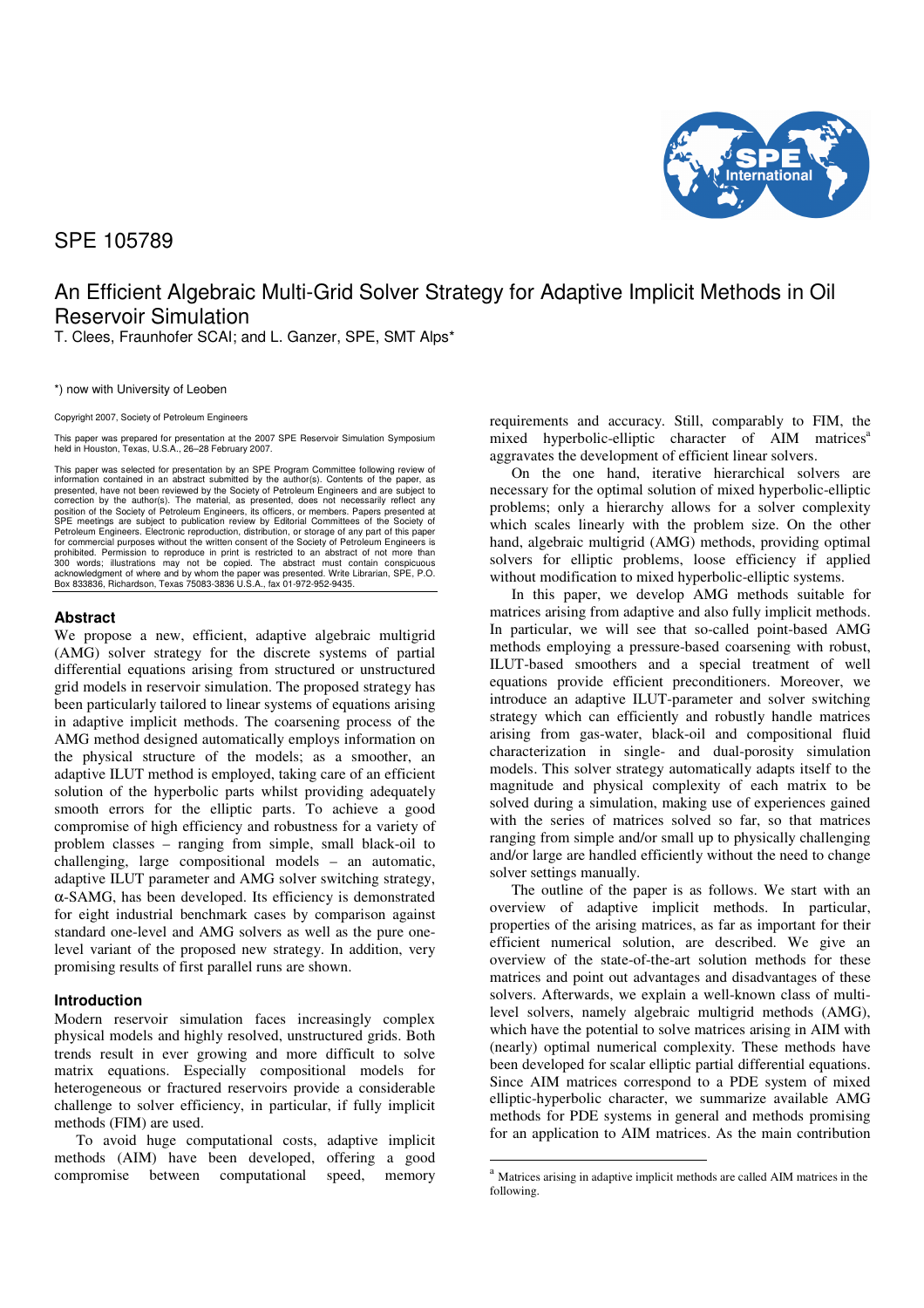of this paper, we describe in detail our new automatic, adaptive ILUT parameter and AMG solver switching strategy for AIM matrices,  $\alpha$ -SAMG, and show its robustness and efficiency for selected industrial gas-water, black-oil and compositional benchmark cases of different physical complexity and model sizes ranging from ten thousand to more than one million active grid blocks. In the outlook, we will present very promising results of first parallel runs for representative matrices from the largest model case analyzed so far.

### **Adaptive Implicit Methods (AIM)**

The fluid flow simulator used in this work is based on a general-purpose, compositional formulation. A mole balance equation in compositional formulation can be written for each component in the following form:

$$
-\nabla \left[\sum_{p=1}^{P} \left(x_{pc} D_{p} \vec{u}_{p}\right) + \vec{j}_{pc}\right] + \sum_{p=1}^{P} \left(q_{p} x_{pc}\right)
$$
  

$$
=\frac{\partial}{\partial t} \left[\phi \sum_{p=1}^{P} \left(x_{pc} D_{p} S_{p}\right)\right]
$$
 (1)

The mass transport in Eq.1 consists of two terms. The first term represents the convective flux, the second term represents the combined transport by dispersion and diffusion. In addition, the left hand side of the balance equation contains a source/sink contribution from the wells. The right hand side represents the rate of mass accumulation. Eq. 1 is valid for arbitrary grid block geometries. Darcy's law is defined by

$$
\vec{u}_p = -\lambda_p \overline{\overline{k}} \nabla \Phi_p , \qquad (2)
$$

where

$$
\lambda_p = \frac{k_{rp}}{\mu_p} \text{ and } \nabla \Phi_p = \nabla p_p - \rho_p \vec{g} \tag{3}
$$

Combined with Darcy's law, the mole balances yield highly non-linear partial differential equations of mixed hyperbolicelliptic type.

Using a control volume finite difference (CVFD) discretization, the general mole balance equation in difference form for a component *c* in a gridblock *i* is given by

$$
\sum_{j=1}^{N} \tau_{ij} \left[ \sum_{p=1}^{P} \left( x_{pc} \lambda_{p} D_{p} \right)_{ij}^{n+1} \left( \Phi_{pj} - \Phi_{pi} \right)^{n+1} \right] + \sum_{p=1}^{P} \left( q_{p} D_{p} x_{pc} \right)_{i}^{n+1} = \frac{V_{i}}{\Delta t} \Delta_{i} \left[ \phi \sum_{p=1}^{P} \left( S_{p} D_{p} x_{pc} \right) \right]_{i} \tag{4}
$$

For simulating the reservoir, two alternatives have been pursued in the past: keep the grid structured and set up the equations in either IMPES or fully implicit mode. Using this approach, the resulting matrices have regular bands and structure principally allowing for highly cache-efficient solver algorithms.

Alternatively, one may use unstructured Voronoi (or PEBI) grids with irregular number of connections and also permit both IMPES and fully implicit discretizations simultaneously within the model. This type is termed adaptive implicit formulation (AIM), because IMPES formulation is applied for some parts of the reservoir, but fully implicit formulation in other areas (e.g. at perforated grid blocks or in areas with large variable changes). As a result, the user gains a maximum in flexibility, but the linear solver encounters matrices with highly irregular structures.

All benchmark cases illustrated in this work follow the latter description, use unstructured gridding and adaptive implicit formulation introduced by Thomas and Thurnau<sup>1</sup>. Rather than providing a fixed number of implicit unknowns in a grid block, this method operates with different numbers of unknowns (level of implicitness) in adjacent grid blocks. The goal is to restrict the expensive fully implicit formulation to that part of the model that requires it, leaving the other parts in the less expensive IMPES mode. In any given time step, pressure will be calculated implicitly everywhere in the reservoir model, but other variables, such as phase saturations and concentrations will be implicit in selected grid blocks only and explicit elsewhere. This division into implicit and IMPES blocks within the simulation model may vary from one solution step to the next based on a switching criterion and leads to a distortion of the otherwise banded structure of the coefficient matrix.

**Properties of AIM matrices.** The AIM matrices to be solved in the Newton-Raphson process are highly nonsymmetric and contain varying degrees of freedom caused by the variation in the number of implicit variables treated in a grid block. Individual matrix coefficients can be highly anisotropic and/or discontinuous. This is due to geological settings as well as due to numerical effects, among them different vertical and horizontal permeabilities, high porosity contrasts between adjacent grid blocks or other properties with drastic variations (several orders of magnitude).

In addition, unstructured gridding, local grid refinement, fault modeling, large variations in grid spacing and adverse grid block aspect ratios (ratio of lateral to vertical block dimensions) cause additional distortion to the AIM matrices. Finally, well equations which are fully coupled to the system of equations relate grid blocks that otherwise are not geometrically connected.

As analyzed by Klie<sup>2</sup> and by Stüben, Clees, Klie et al.<sup>3,4</sup>, the pressure block is basically elliptic. Saturations add hyperbolic behavior to the system. Depending on the concrete situation, the system's matrices can be of elliptic up to nearly hyperbolic character. Physically more involved models additionally change the eigenvalues of the matrices and make them more difficult to solve. In particular, ellipticity and diagonal dominance can suffer considerably from well equations, but also from larger time steps, which are nevertheless desirable in order to reduce computational time – as long as the linear solver employed can efficiently cope with the resulting matrices. A good compromise has to be found here.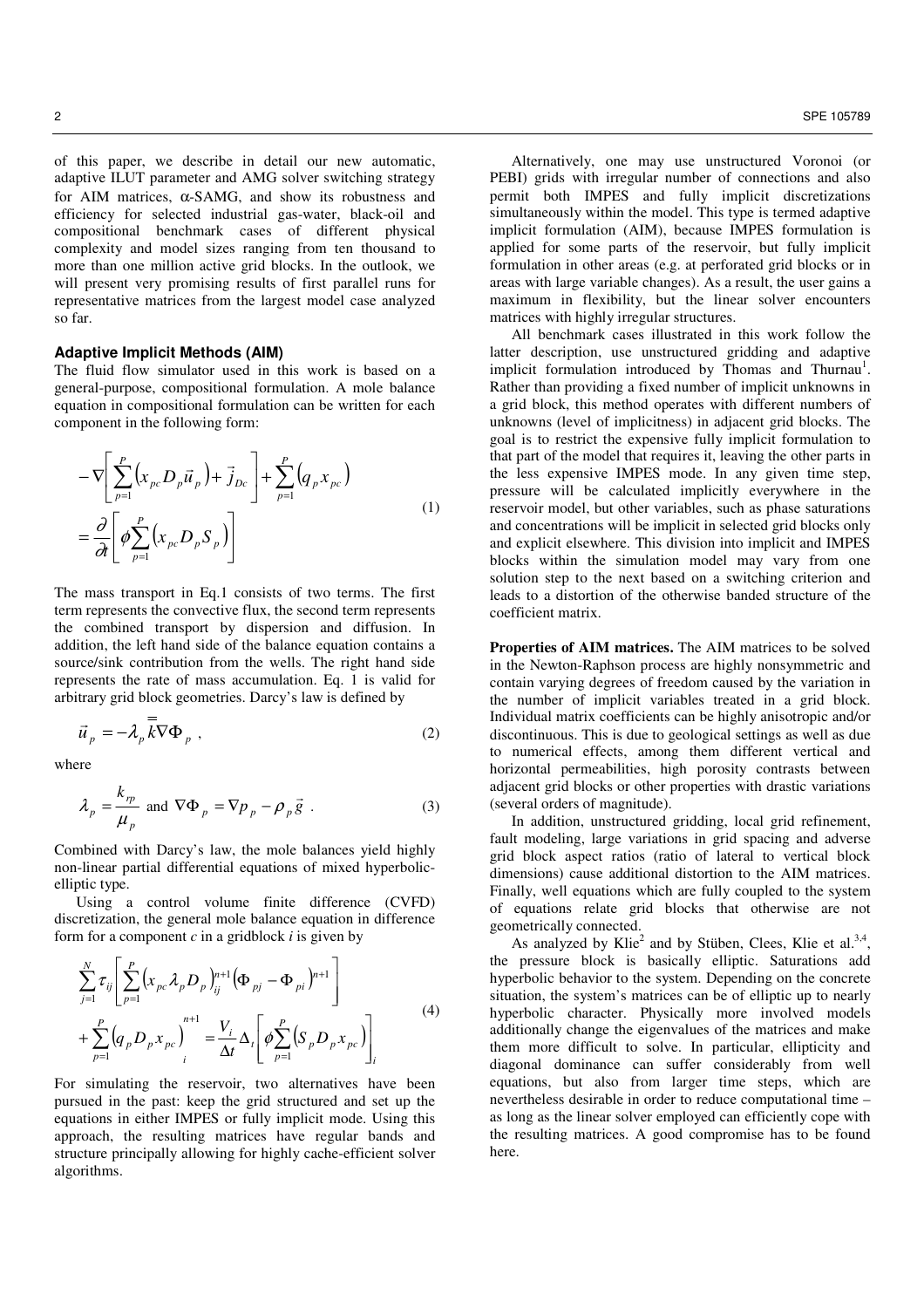**Possibilities for solving AIM matrices.** Linear complexity of the linear solver employed is strongly desired in order to reduce computing times and to cope with increasingly large models. The application of direct solution methods (based on Gaussian elimination) to matrices arising in oil reservoir simulation is not feasible since these methods exhibit a complexity far away from being linear – often, they are of quadratic complexity  $O(N^2)$  or even worse – and the number of grid nodes and thus variables easily exceeds several hundred thousands already.

Usually, standard iterative one-level methods are therefore used. Most often, an incomplete LU factorization method, as for instance ILUT<sup>5</sup> or ILU(k)<sup>6</sup>, together with a standard accelerator, as for instance  $BiCGstab^7$ ,  $GMRes^8$  or ORTHOMIN<sup>9</sup>, is employed.

However, also iterative one-level methods do not exhibit a linear complexity of *O(N)*. It is common opinion that, in order to approach optimality here, multi-level methods are necessary. Among the well-known and most promising approaches are algebraic multigrid methods.

#### **Algebraic Multigrid (AMG)**

In the following, we briefly characterize approaches for scalar PDEs, before we give an overview of approaches for PDE systems, followed by a discussion of AMG for AIM matrices.

**AMG for scalar partial differential equations (variablebased AMG, VAMG).** Two main classes of algebraic multigrid methods are known today, namely classical AMG and aggregation- or agglomeration-based AMG.

*Classical AMG*<sup>10,11,12</sup> is known to provide very efficient and robust solvers or preconditioners for large classes of matrix problems  $Av = b$ , an important one being the class of (sparse) linear systems with matrices *A* which are "close" to being M-matrices. Problems like this widely occur in connection with discretized scalar elliptic partial differential equations (PDEs). In such cases, classical AMG is very mature and can handle millions of variables much more efficiently than any one-level method. Since explicit information on the geometry (such as grid data) is not needed, AMG is especially suited for unstructured grids both in 2D and 3D. In fact, the coarsening process is directly based on the connectivity pattern reflected by the matrix, and interpolation is constructed based on the matrix entries. Restriction is simply defined to be the transpose of interpolation, regardless whether the matrix to be solved is symmetric or not. The Galerkin coarse-level matrix for level  $n+1$  is computed as

$$
A_{n+1} = I_n^{n+1} A_n I_{n+1}^n \tag{5}
$$

with  $I_{n+1}^n$  being the interpolation from level  $n+1$  to *n*, and

$$
I_n^{n+1} = \left(I_{n+1}^n\right)^T \tag{6}
$$

the restriction from level  $n$  to  $n+1$ , starting from level 1 which represents the original matrix equation  $Av = b$ .

*Aggregation- or agglomeration-based AMG* differ from classical AMG in the way coarse-level variables and interpolation formulas are constructed. Aggregation means

splitting the set of variables into disjoint subsets (the supernodes or macro variables), for each of which a constant interpolation formula is constructed. This approach yields a simple-to-compute Galerkin operator as well as low operator complexities $^{11,13}$  for the hierarchy constructed. Interpolation in case of agglomeration-based AMG is also piecewise constant. However, agglomerates are sets of neighboring finite elements glued together. Here, variables on the interfaces of elements belong to more than one agglomerate. Their interpolation is just the "average interpolation" of the surrounding agglomerates. For both, aggregation- and agglomeration-based AMG, smoothing of interpolation $13$  can be used in order to increase the quality of interpolation and thus the robustness of the overall method which is especially necessary for matrices stemming from second-order discretizations.

*Classical AMG with aggressive coarsening*10,11,12, roughly characterized, is a means to provide a compromise between the robustness of interpolation of classical AMG and the low grid and operator complexity resulting from aggregation-based AMG.

**AMG for PDE systems.** Extensions of these "scalar" AMG methods are required to efficiently solve systems of PDEs involving two or more scalar functions (called unknowns in the following). This is because classical AMG realizes a variable-based approach which does not distinguish between different unknowns. Unless the coupling between different unknowns is very weak, such an approach cannot work efficiently for systems of PDEs where, in general, the corresponding matrix is far from being an M-matrix. In the past, several ways to generalize AMG have been investigated, and there is still an ongoing rapid development of new AMG and AMG-like approaches. For a review, we refer to  $Clees<sup>14</sup>$ . However, there is no unique and best approach yet. All approaches seem to have their range of applicability but all of them may fail to be efficient in certain other applications.

*Unknown-Based AMG (UAMG).* We first want to recall a rather popular AMG approach to solve systems of PDEs, the so-called unknown-based approach, which is very similar to the variable-based approach except that all unknowns are treated separately. To be more specific, let us assume the variables to be ordered by unknowns, that is,  $Av = b$  has the form

$$
\begin{pmatrix} A_{[1,1]} & \cdots & A_{[1,n_u]} \\ \vdots & \ddots & \vdots \\ A_{[n_u,1]} & \cdots & A_{[n_u,n_u]} \end{pmatrix} \begin{pmatrix} v_{[1]} \\ \vdots \\ v_{[n_u]} \end{pmatrix} = \begin{pmatrix} b_{[1]} \\ \vdots \\ b_{[n_u]} \end{pmatrix}, \qquad (7)
$$

where  $n<sub>u</sub>$  denotes the number of unknowns of the given system of PDEs,  $v_{fnl}$  denotes the vector of variables corresponding to the *n*-th unknown,  $b_{[n]}$  the respective part of the right-hand side, and the matrices  $A_{[m,n]}$  reflect the couplings of the *m*-th to the *n*-th unknown. Using this notation, coarsening the set of variables which correspond to the *n*-th unknown is strictly based on the connectivity structure reflected by the submatrix *A[n,n]*, and interpolation is based on the corresponding matrix entries. In particular, interpolation to any variable  $v_i$  involves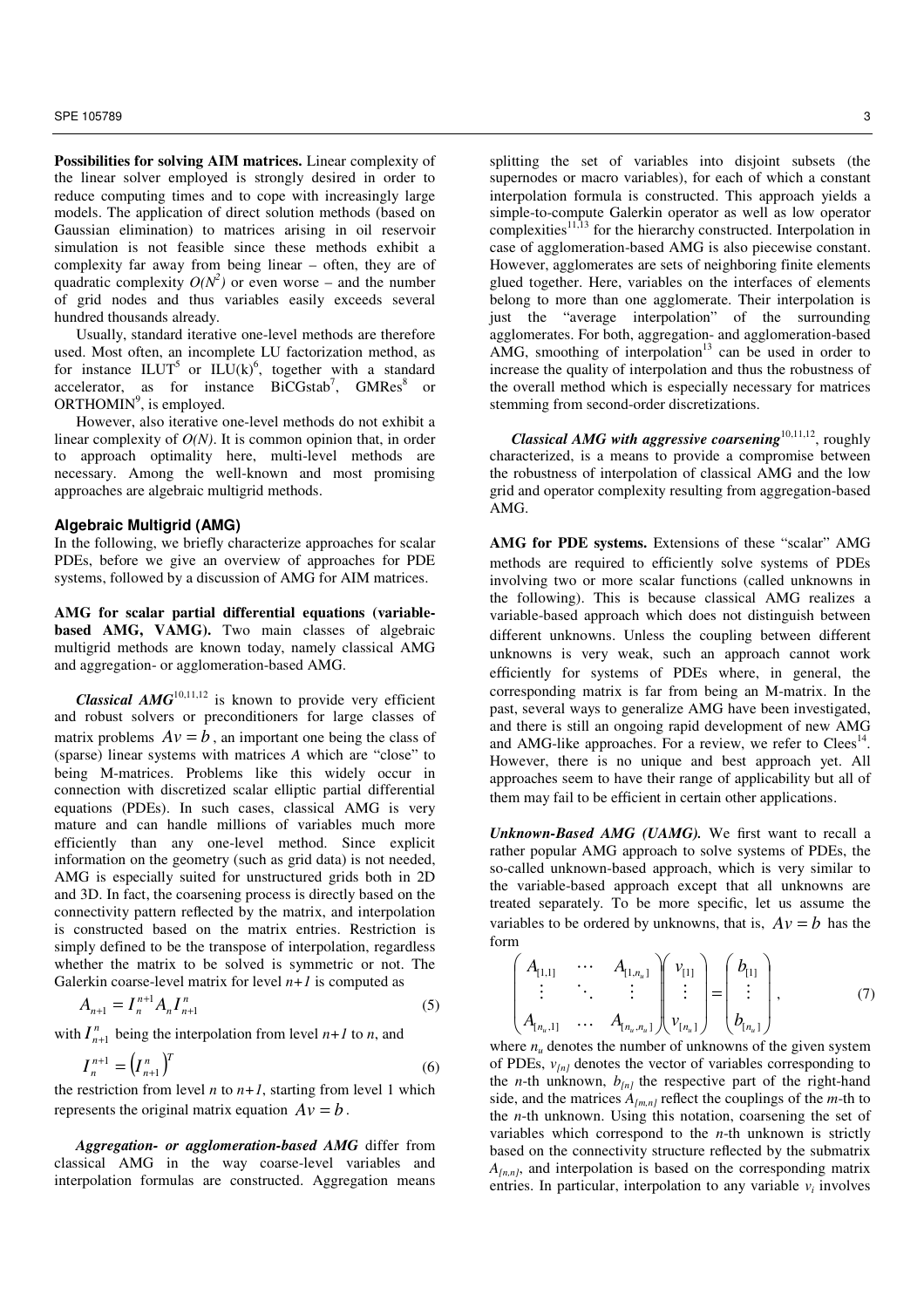only coarse-level variables corresponding to the same unknown  $v_i$  belongs to. The Galerkin matrices, however, are usually computed w.r.t. all unknowns.

This unknown-based approach has been proposed already in the very early papers on AMG (see references given in Stüben $^{11}$ ). It is certainly the simplest approach for solving PDE systems, which nevertheless works quite efficiently for some important practical applications. Compared to the variable-based approach, the only additional information required is information about the correspondence between variables and unknowns.

The unknown-based approach is mainly used for applications where the matrices  $A_{[n,n]}$  are close to being Mmatrices. The essential additional condition for the approach to work is that smoothing results in an error which is smooth separately for each unknown. One advantage of this approach is that it can easily cope with anisotropies which are different between the different unknowns. Another advantage is that unknowns can virtually be distributed arbitrarily across mesh points. However, this approach will become inefficient, for instance, if the cross-unknown couplings are too strong.

*Point-Based AMG (PAMG): A General Framework.* Many PDE systems of practical importance are too strongly coupled for VAMG and also UAMG. This is especially the case for oil reservoir simulation. Clees<sup>14</sup> developed a flexible framework for constructing so-called "point-based" AMG approaches to solve various types of strongly coupled PDE systems. This framework for PAMG approaches along with (classical) VAMG and UAMG approaches is integrated in Fraunhofer SCAI's (parallel) linear solver library  $SAMG(p)^{15,16}$ .

In contrast to the unknown-based approach, a point-based approach operates (i.e. coarsens and/or interpolates) on the level of points rather than variables as in VAMG and UAMG. Since we have the solution of PDEs in mind, we think of points as being real physical grid nodes (in space). However, from AMG's point of view, it is sufficient to think of the nodes of a graph representing the connectivity structure of *A*. Regarding a point-based approach, it is only relevant whether there are (disjoint!) "blocks" of variables (corresponding to different unknowns) which may be coarsened, maybe also interpolated, simultaneously.

To be more specific, we assume a reasonable splitting of variables into points to be given. Let  $Av = b$  then be ordered point-wise, i.e.

$$
\begin{pmatrix} A_{(1,1)} & \cdots & A_{(1,n_p)} \\ \vdots & \ddots & \vdots \\ A_{(n_p,1)} & \cdots & A_{(n_p,n_p)} \end{pmatrix} \begin{pmatrix} v_{(1)} \\ \vdots \\ v_{(n_p)} \end{pmatrix} = \begin{pmatrix} b_{(1)} \\ \vdots \\ b_{(n_p)} \end{pmatrix}, \quad (8)
$$

where  $n_p$  denotes the number of points,  $v_{(k)}$  the vector of variables corresponding to the *k*-th point,  $b_{(k)}$  the respective part of the right-hand side, and the matrices  $A_{(k,l)}$  reflect the couplings of the *k*-th to the *l*-th point.

In order to coarsen *A*, a so-called primary matrix *P* of dimension  $n_p$  is constructed. Its entries can be seen to result from a "condensation" of the point-coupling matrices  $A_{(k,l)}$  to scalar values of *P* in such a way that the resulting *P* reflects the couplings between the points reasonably well. A VAMG coarsening process is applied to *P*. The resulting hierarchy of points is then used for all unknowns. Note that this is different from the unknown-based approach where each unknown is associated with its own hierarchy.

Many different approaches for constructing *P*, and subsequently a suitable interpolation are possible and available in SAMG. For a brief overview on SAMG's main components, see Fig. 1. It should be noted that a reasonable choice of components strongly depends on the class of applications at hand.

Results for industrial applications in semiconductor device simulation are presented in  $Clees<sup>14</sup>$ , showing that (different) suitable PAMG approaches yield efficient solution processes for three very different and important types of PDE systems, namely Lamé equations (linear elasticity), reaction-diffusion and drift-diffusion equations.



**Fig. 1: Main components of the linear solver library SAMG<sup>15</sup> .** 

## **AMG Methods for AIM matrices**

It is known that classical AMG is an efficient and robust preconditioner for matrices arising in IMPES and streamline methods $^{11,17}$ , as long as the algebraic manipulations used for IMPES as well as the integration of well equations do not destroy the M-matrix property too much. This is because the discrete pressure equations to be solved then are nearly elliptic, and AMG has been designed for such matrices.

Since AIM matrices - as FIM matrices - stem from a discretization and linearization of a strongly coupled PDE system, AMG methods for scalar PDEs do not work efficiently for them. At the moment, there are two general ways for employing AMG in AIM or FIM:

• Use inside a two-stage approach as, for instance, the commonly used CPR<sup>18</sup> method: a VAMG method with standard components (in particular, Gauss-Seidel relaxation) as used for a discrete Poisson equation is employed as a preconditioner for an IMPES-like equation. In addition, an incomplete LU factorization<sup>19</sup>, multi-level  $\text{ILU}^3$  or even a simpler method as LSOR, for instance<sup>3</sup>, is used as a preconditioner for (the remaining variables or, typically) the whole system. This two-stage preconditioner is accelerated by a standard Krylovsubspace method, for instance  $BiCGstab<sup>7</sup>$  or  $GMRes<sup>8</sup>$ , to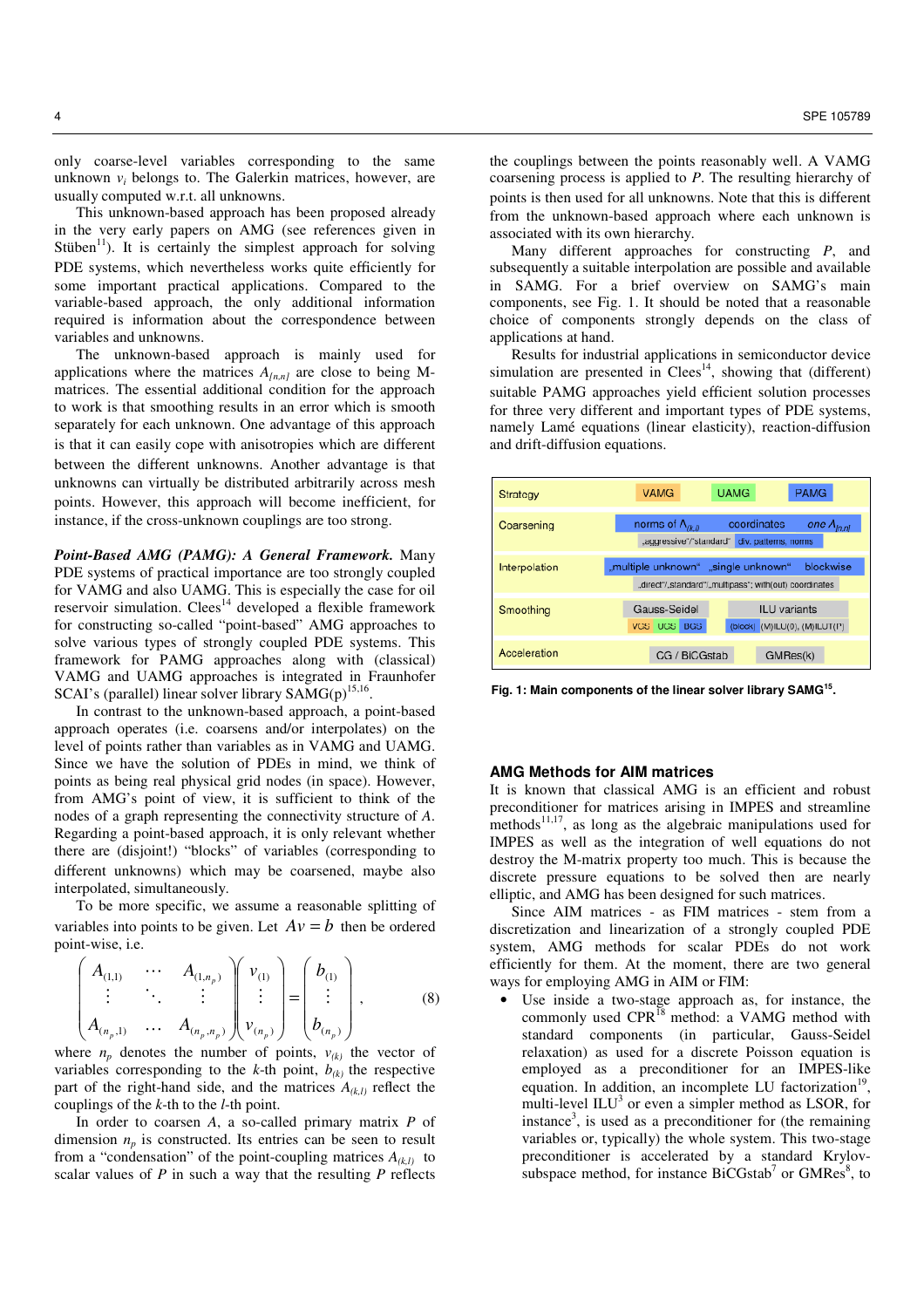yield the overall approach, called CPR-VAMG in the following.

Use of a coupled AMG solver, i.e. direct application of AMG to the whole matrix: here, an AMG method suitable for the discrete PDE systems arising in AIM or FIM is necessary.

**Two-stage approach (CPR-VAMG).** Whereas such approaches are already quite common in FIM, little experience seems to have been gained for AIM. In general, the efficiency of CPR (-like)-VAMG methods is limited by three factors:

- the efficiency of the AMG preconditioner for the IMPES-like equation. AMG is perfectly suited for anisotropic diffusion equations (with a standard secondorder discretization). However, IMPES-like equations might substantially deviate from this situation. They are obtained from the overall system's matrix by algebraic manipulations. As an effect, they might not be Mmatrices any more  $2,3,4$ . In particular, negative eigenvalues can arise, which usually decrease AMG's efficiency drastically. Several attempts have been made to circumvent these problems (see Klie<sup>2</sup>, for instance). However, a solution of this problem is not known. Moreover, an appropriate integration of well equations in the overall process (maybe via approximate decoupling as another stage) is an open issue.
- the efficiency of the incomplete LU factorization (or LSOR or a multi-level ILU) as a preconditioner for (the remaining variables or, typically) the whole system. In general, the optimal choice of the preconditioner for the second stage is an open question.
- the interplay of both methods being part of the two-stage preconditioner. Both preconditioners are only weakly coupled. It is crucial for the efficiency, though not obvious at all, which stopping criteria shall be used for the different stages.

**Coupled AMG solver for AIM and FIM matrices.** Solving FIM or AIM matrices directly (in one stage) by means of an AMG-based approach is – besides first simple attempts $14,20$  for  $FIM$  – apparently new. In Stüben, Clees et al.<sup>3,</sup> first results for some standard, yet physically rather simple benchmark cases are presented. We here concentrate on the description and discussion of an approach which is capable of solving a wide variety of AIM matrices efficiently *and* robustly. We make use of  $SAMG(p)^{15,16}$ . The main components of the approach finally chosen, used as a preconditioner for BiCGstab and called (ILUT-)pc-PAMG, are discussed in the following.

*PAMG as the principal strategy.* We already indicated that AIM and FIM matrices cannot be treated with VAMG and are too strongly coupled for UAMG, unless only simple models are considered. Since in oil-reservoir simulation finite-volume discretizations are used, the technical prerequisites for SAMG's PAMG approach are fulfilled: points simply correspond to grid nodes here. This also works for AIM since SAMG allows for a changing number of variables per point. With the pressure, the discrete AIM/FIM PDE system contains an elliptic component which drives – at least to a certain amount – the long-range couplings of the whole system. Hence, we now analyze the applicability of PAMG approaches, in particular based on the pressure unknown, to AIM/FIM matrices.

*ILUT Smoothing.* Since AIM/FIM matrices stem from PDE systems of mixed elliptic-hyperbolic character, one should choose a smoother which additionally acts as a solver for the "characteristic saturation directions", i.e. the (more or less) hyperbolic part here. Block-Gauss-Seidel, ILU(0) and block-ILU(0) $<sup>b</sup>$  do not provide enough robustness since they</sup> only work for some models and do even then not perform efficiently enough (see also Table 4). Especially, if one tries to enlarge time steps without loosing efficiency of the linear solver, one has to use stronger smoothers. A good candidate is ILUT<sup>5</sup>. Its two parameters are lfil, which is the level of absolute fill-in, as well as droptol, which is a threshold for dropping paths belonging to small couplings during elimination. As other ILU-type approaches, ILUT's efficiency strongly depends on the ordering of variables of the matrix equation. We found that, for instance, the ordering provided by the simulator used is very appropriate for ILUT.

*Pressure-based coarse-level correction with special treatment of critical matrix rows.* Numerical experiments have shown that both, norm-based and pure pressure-based PAMG face problems. Norm-based methods, even with strong block-smoothers do not converge here usually. Pure pressurebased PAMG, on the other hand, seems to suffer considerably from more complicated physical situations (especially well equations). Matrix rows strongly violating diagonal dominance (also for the pressure-to-pressure-coupling submatrix of *A*), which can result, for instance, from well equations, seem to be the main reason. However, these matrix rows can be marked, and corresponding information can be submitted to SAMG. If we force SAMG to exclude these rows from the coarsening process, but include them in smoothing (on the finest level) $\epsilon$  and acceleration, a good convergence is obtained again.

## **The coupled AMG preconditioner pc-PAMG proposed in comparison to a multi-stage preconditioner, as for instance CPR-VAMG:**

- No artificial IMPES-like pressure matrix is constructed. Hence, we avoid problems with "additional" indefiniteness and "unphysical" eigenvalues.
- Moreover, extra time/memory needed in CPR-VAMG, for creating/storing such a matrix is spared.
- A complicated tuning of the interplay between the different stages of a multi-stage method is omitted.
- A special, global treatment of "special" rows, for instance coming from well equations, can be integrated directly. Algebraic (pre-)manipulations can be avoided also here.

 $\overline{a}$ 

<sup>&</sup>lt;sup>b</sup> abbreviated below by BGS, ILU, BILU, respectively.

 $\epsilon$  Another possibility would be treating them with a(n overlapping) Schwarz method or an approximate Schur complement approach. Numerical tests have shown that this was not necessary for the cases analyzed so far.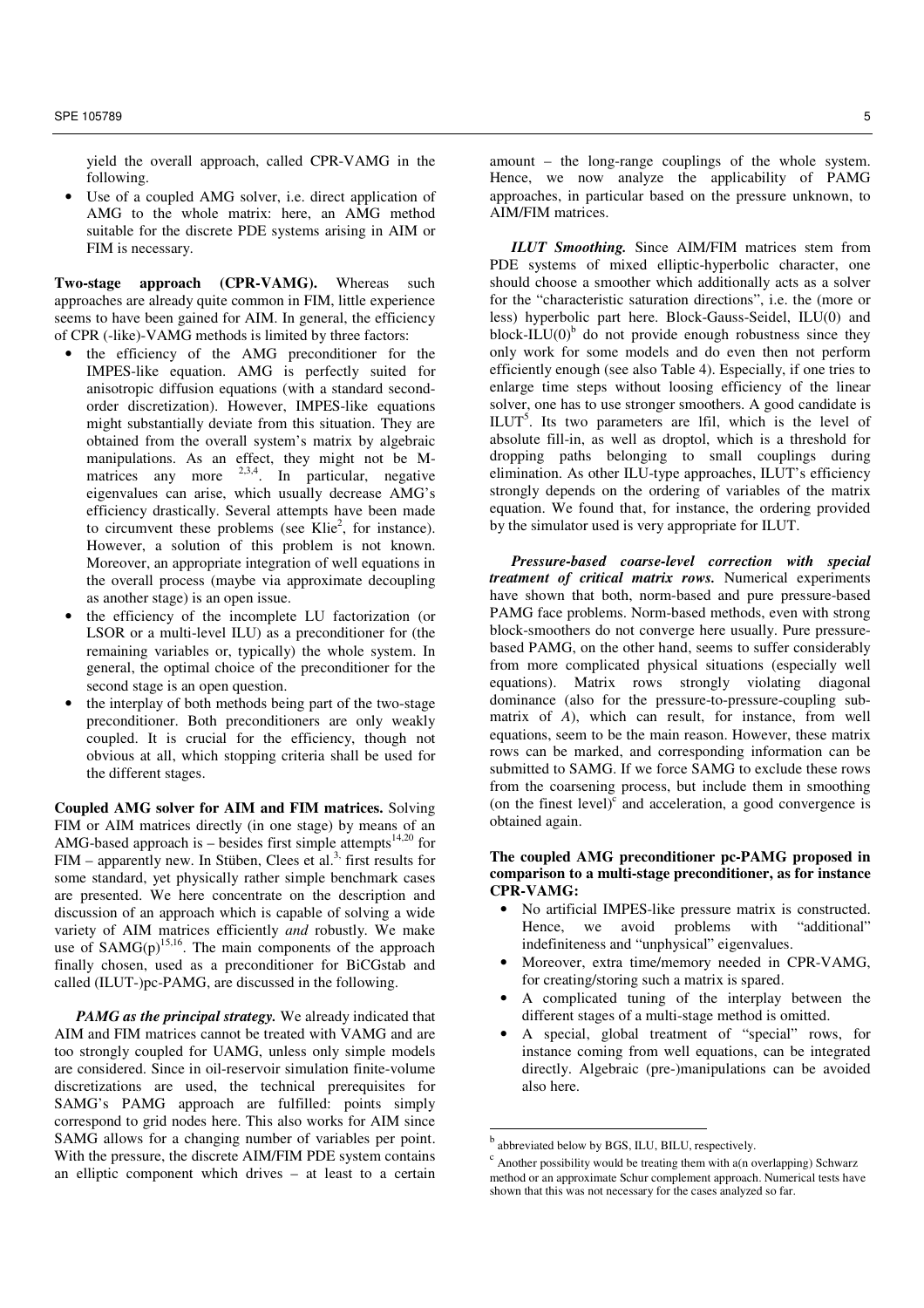• By even forcing all variables not belonging to the (main) pressure unknown to stay on the finest level, an approach being a compromise between the pc-PAMG approach detailed above and CPR-VAMG would result. However, a main difference being that, due to the Galerkin operator, cross-unknown couplings are still taken into account on coarser levels in pc-PAMG approaches.

## **Further important properties of pc-PAMG(-BiCGstab):**

- Due to ILUT smoothing, the approach can be made more robust also for quite tightly coupled systems as well as larger time steps.
- We use aggressive coarsening on all levels which produces very reasonable operator complexities (see also Table 6) which further contributes to low memory requirements (see also Table 5).
- The accelerator used, BiCGstab, is free of parameters.
- The ILUT smoother cannot be used with a fixed setting of its parameters lfil and droptol. Hence, a control mechanism which performs a "forecast" of suitable values seems mandatory.
- The overhead (AMG's setup phase as well as ILUT's decomposition phase) of the approach proposed pays off only if the matrix exceeds a certain magnitude (number of variables).
- The real multi-level variant needs a certain level of (discrete) ellipticity since this part is the one accelerated by the hierarchy.
- Couplings of "essentially hyperbolic" matrices are strongly driven by characteristic directions. Hence, the above approach in its one-level variant should be appropriate.

## α**-SAMG, an Automatic and Adaptive Parameter and Solver Switching Strategy**

The properties of the coupled solver mentioned above are confirmed by practically relevant test cases, as for instance (but not restricted to) the ones presented in this paper. Benchmarks with many different matrices and full simulation runs for different models have shown that – at least so far – not one single solver with a fixed set of parameters is able to solve all matrices efficiently and robustly. This is because the character of the matrices can change drastically from nearly elliptic to more and more hyperbolic. A practical way to circumvent this problem very efficiently *and* robustly is sketched now.

**ILUT switching.** Our numerical experiments have shown that all matrices can be solved by means of our basic solver described above, in both its multi-level or one-level variant, if suitable values for ILUT's lfil and droptol are chosen. ILUT's robustness can be increased by means of a larger lfil and/or smaller droptol. By decreasing lfil or increasing droptol, ILUT can be made less memory- or time-consuming, respectively. However, a careful adjustment of these parameters is necessary since a forecast of ILUT's effective performance for a given matrix without further information or "online testing", i.e. testing during the simulation run, is virtually impossible.

Hence, a carefully designed control mechanism should allow for solving all matrices efficiently. The mechanism we have developed is integrated in the solver switching outlined in the following.

**Online Solver switching.** In order to allow for the employment of the most efficient solver possible for differently large matrices, we divide the range of (theoretically) possible numbers of variables for the application at hand into so-called "dimension classes (Dclasses)". A rough upper limit for the maximum number of variables is given by the maximum number of points times the maximum number of physical unknowns.

During a simulation run, for each D-class, a history of convergence factors, timings, AMG memory complexities and overall solver memory requirement is continuously being stored and updated. Within a given D-class, comparisons between different solvers (currently the one-level and multilevel variant of our basic solver) and ILUT settings are made from time to time (e.g. for every 50th matrix within its Dclass) in order to define the direction of higher efficiency and switch the solver and/or ILUT settings appropriately.

**Treatment of large matrices.** If the overall memory requirement for a concrete run and matrix reaches the limits of the machine used, the switching mechanism changes its default strategy. In particular, it tries to maintain efficiency by means of a lower lfil combined with a smaller droptol.

**Treatment of small matrices and pc-PAMG's coarsest level solver.** For AIM matrices with up to 100,000 rows, we also tested a powerful sparse direct solver, namely PARDISO $^{21,22}$ . Our numerical tests have shown that our α-SAMG solver in its one- or multi-level variant is more efficient here than PARDISO if, roughly, the number of variables for the *original* matrix exceeds only 10,000. A(ny) powerful direct solver can, however, be used as a *coarsest-level solver* inside SAMG so that coarse-level matrices might have up to several thousand rows. This way, the performance of a good direct solver and (pc-P)AMG can be combined in an efficient way.

**Overall approach (**α**-SAMG).** In summary, we propose an automatic, adaptive ILUT parameter and solver switching strategy based on a special PAMG method, pc-PAMG, suitable for handling matrices arising in oil reservoir simulations based on AIM (and FIM). This approach is called α-SAMG in the following. The switching is accomplished by three types of adaptivity:

- For each D-class, the basic solver used is switched according to results of online solver testing. The results "automatically" depend not only on the magnitude (number of variables) of the matrix, but also on the physical complexity of the underlying model.
- The parameters lfil and droptol of the ILUT smoother employed are changed according to the convergence, timings and memory requirement history. In particular, it is checked based on various heuristics whether more or less robust settings shall be used for the actual and/or following matrices of the same D-class.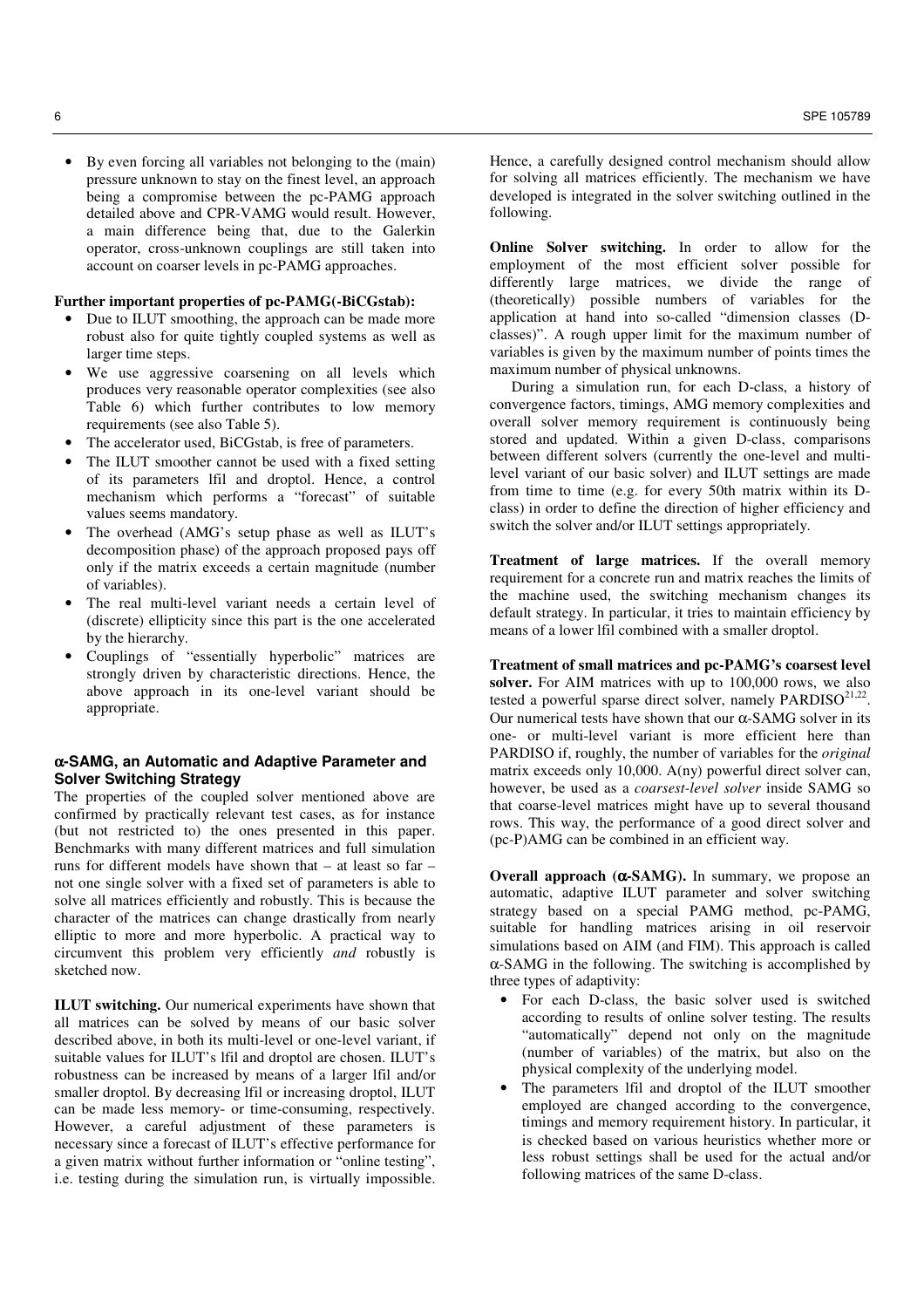The underlying pc-PAMG method adapts its coarsening and interpolation automatically to the coupling structure reflected by the matrix entries. Special rows (currently the ones strongly violating diagonal dominance) are marked and (currently) excluded from coarsening. Memory consumptions (grid, operator, interpolation complexities<sup>11</sup>) are continuously being adapted during a simulation run.

## **Benchmark Cases**

In order to test our solver switching strategy,  $\alpha$ -SAMG has been integrated into the simulator mentioned above. Detailed results are presented and discussed for eight different industrial benchmark cases:

- Model M1 is a small compositional simulation model with 7 hydrocarbon components used in the equation-ofstate computations. The fluid composition changes with depth, the reservoir fluid exhibits dew points at the top and bubble points at the grid blocks closer to the wateroil contact. A gas recycling operation is simulated.
- Model M2 is a two-phase gas water model with about 200 wells and frequent abrupt changes in flow direction. The process simulated is a gas storage system with many cycles of gas injection and production.
- Model M3 represents a 3-phase, black-oil model with about 150 wells. The model contains local grid refinement and faults. This is a classical history match simulation model with production processes and typical well reactions due to excessive water-cut or gas-oil ratio.
- Model M4 represents an undersaturated black-oil simulation model with faults, local grid refinement and fractures. There are more than 50 wells (vertical and horizontal). The model was chosen to investigate solver performance on dual porosity model, because the natural fractures in this reservoir are modelled with a dual porosity approach applied to selected parts of the model.
- Models M5 and M6 represent a fine gridded, single well simulation model with more than 400 layers. Model M5 simulates the processes with a gas-water formulation, model M6 uses a 7-component EOS compositional formulation. The well is an extended-reach type horizontal well.
- Model M7 is a fairly large simulation model with faults, local grid refinement in an extended black-oil formulation, where the water phase consists of a variable salt concentration. With this model it is possible to trace movement of reservoir and injected waters with different salinities.
- Model M8 is a conventional 3-phase black-oil model, initially undersaturated, but due to production, the pressure drops below bubble point. The model contains more than one million active grid blocks and includes local grid refinement and faults.

General properties of these benchmark cases can be found in Tables 1 and 2. Here and in the following, "avr." means average number, "max." maximum, "min." minimum, and "rel." relative to the number of functions.

| model          | <b>Type</b>      | points | avr. rows | max. rows |
|----------------|------------------|--------|-----------|-----------|
| M <sub>1</sub> | compositional    | 6999   | 29821     | 69997     |
| M <sub>2</sub> | gas-water        | 26536  | 28523     | 36200     |
| M <sub>3</sub> | black-oil        | 69933  | 75488     | 93712     |
| M4             | black-oil        | 70742  | 84608     | 110201    |
| M <sub>5</sub> | gas-water        | 265389 | 265795    | 269738    |
| M <sub>6</sub> | compositional    | 265389 | 267788    | 317925    |
| M7             | black-oil + salt | 678351 | 683935    | 699445    |
| M8             | black-oil        | 103334 | 1147276   | 1332839   |

**Table 1: Properties of the benchmark cases.** 

| model          | fn. | avr. doi | max. doi | rel. max. doi |
|----------------|-----|----------|----------|---------------|
| M1             | 10  | 4,26     | 10,00    | 100%          |
| M <sub>2</sub> | 3   | 1,07     | 1,36     | 45%           |
| M <sub>3</sub> | 5   | 1,08     | 1,34     | 27%           |
| M <sub>4</sub> | 5   | 1,20     | 1,56     | 31%           |
| M <sub>5</sub> | 3   | 1,00     | 1,02     | 34%           |
| M <sub>6</sub> | 10  | 1,01     | 1,20     | 12%           |
| M <sub>7</sub> | 6   | 1,01     | 1,03     | 17%           |
| M <sub>8</sub> | 5   | 1,04     | 1,21     | 24%           |

**Table 2: Further properties of the benchmark cases. "fn." means number of physical functions, "doi" degree of implicitness (equal to the number of rows divided by the number of points).** 

## **Numerical Results**

In the following, different aspects are analyzed in order to judge the efficiency and robustness of  $\alpha$ -SAMG and to find ways to improve the switching mechanisms currently implemented even further. In particular, we show that  $\alpha$ -SAMG is more efficient than ORILU<sup>23</sup>, an adaptive ILU(k)-ORTHOMIN solver, originally integrated into the simulator employed. We discuss timings in comparison with several relevant solvers and smoothers, memory consumptions of the total simulation run as well as the linear solver part, and the ILUT and solver switching behaviour.

**General Remarks.** The benchmark cases react very differently during simulation due to their different "physical" nature. This is not only due to the different magnitudes and the general application classes (types) they belong to, but also due to the "physical complexity" as well as the amount of (effective discrete) ellipticity.

In this respect, models M5 and M6 are extreme since both are medium-sized and contain only one extended horizontal well. These models are interesting for testing the solver and parameter switching since they are (effectively discrete) hyperbolic. Hence, both can be solved very quickly by means of even a very cheap one-level method if (and only if) it correctly "surfs" along the characteristic directions.

The small gas-water model M2 and the small compositional model M1 are a bit extreme w.r.t. size because their matrices fit into (a 2 Mbytes sized L2-)cache in single precision, but not completely in double precision. Since ORILU is a mixed single and double precision solver, a "speedup" between  $0.5$  and 1 for  $\alpha$ -SAMG compared to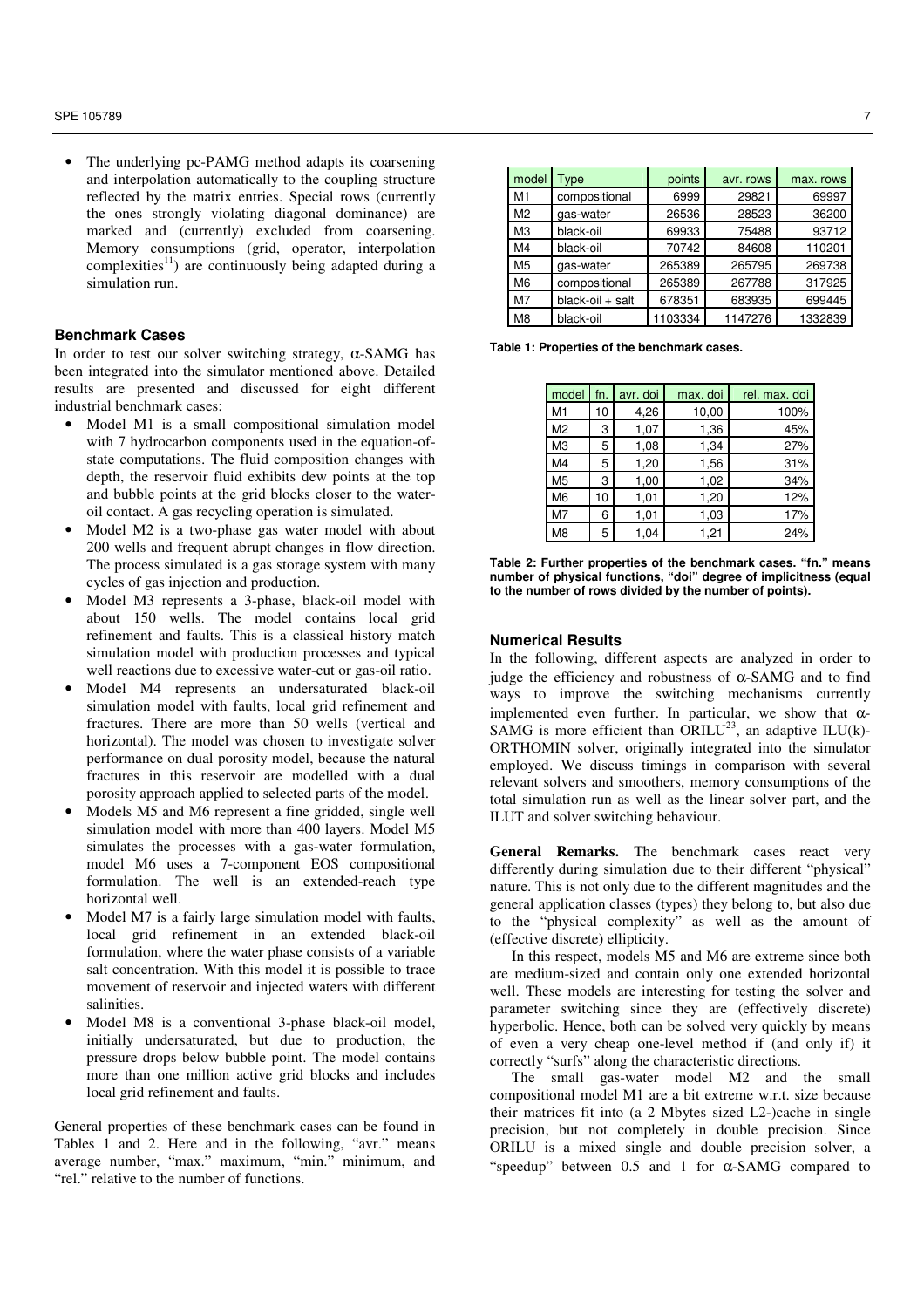ORILU would be achieved if both solvers are comparable despite precision.

These four models, M1, M2, M5 and M6, thus also show whether ORILU and the one-level variant of  $\alpha$ -SAMG are comparable in a "fair" way.

The other models are intended to test especially the multi-level part of α-SAMG. Note, however, that M3, M4, M7, and M8 cannot directly be compared so that a "scalability study" (i.e. how close is  $\alpha$ -SAMG to an O(N) method) based on the models available is not possible.

**Robustness.** For most test cases and at several stages, matrix properties can drastically change from one step to the next. In such a case, it sometimes happens that pc-PAMG (or the onelevel method) does not converge with the ILUT parameters chosen. α-SAMG then adapts the settings and performs a second run (if necessary, this process would be repeated). This way, all matrix equations arising for all models could be solved without problems, proving the robustness of  $\alpha$ -SAMG's concept.

**Timings of** α**-SAMG compared to ORILU.** Moreover, α-SAMG outperforms ORILU for each model (see Table 3). As discussed above, for the small models M1 and M2 and also the quite hyperbolic M5 and M6 a performance comparable to ORILU is very reasonable. In fact,  $\alpha$ -SAMG is even slightly more efficient here. For the medium-sized models, M3 and M4, the performance of  $\alpha$ -SAMG is already reasonably higher, and for the largest model, M8, with a speedup of more than 15 very convincing. M4 is due to the dual porosity feature more involved than the similarly sized M3, correspondingly α-SAMG performs a bit better for M3. Only M7 seems to be a bit poor considering its size. However, one should take into account here that M7 contains another physical unknown due to the salt component on one hand. On the other hand, it seems to be more hyperbolic. The discussion on M7 will be continued in the section on ILUT settings.

| model          | matrices | time ORILU | time $\alpha$ -SAMG | speedup |
|----------------|----------|------------|---------------------|---------|
| M1             | 941      | 930        | 928                 | 1.00    |
| M <sub>2</sub> | 8120     | 5833       | 4489                | 1.30    |
| MЗ             | 2007     | 6674       | 4159                | 1.60    |
| M4             | 935      | 3205       | 2188                | 1.46    |
| M <sub>5</sub> | 4454     | 16822      | 14123               | 1.19    |
| M <sub>6</sub> | 3998     | 77477      | 65047               | 1.19    |
| M7             | 473      | 14034      | 11604               | 1.21    |
| M <sub>8</sub> | 703      | 391070     | 25216               | 15.51   |

**Table 3: Total simulator run times [sec] for ORILU and** α**-SAMG. The speedup values displayed refer to these total run times. The speedup of the linear solver part itself is higher.**

**Comparison to other solvers and different smoothers.** Table 4 endorses the discussion on appropriate smoothers from above. Other smoothers, namely the parameter-free methods ILU, BILU and BGS defined above, are not as robust and efficient as the adaptive ILUT employed in  $\alpha$ -SAMG. In addition, a pure ILU- or BILU-preconditioner does also work neither robustly nor efficiently (only the ratio for the best out of these two methods is shown in Table 4).

**Comparison to** α**-SAMG's pure one-level variant (OL-**α**-SAMG).** α-SAMG is at least as fast as OL-α-SAMG, see Table 4. In three cases, namely M1, M5 and M6, α-SAMG results - for the reasons (size or hyperbolic behavior) explained above - in a pure one-level method, see also Table 7. Interestingly, OL-α-SAMG is already slower for the small M2 than the full α-SAMG. Again, the fact that M4 features dual porosity is reflected also here to some extend: OL-α-SAMG performs better for M3 than for M4.

| model          | restr. $\alpha$ -SAMG | <b>BILU</b> | ILU-pc-<br><b>PAMG</b> | BILU-pc-<br><b>PAMG</b> | BGS-pc-<br><b>PAMG</b> |
|----------------|-----------------------|-------------|------------------------|-------------------------|------------------------|
| M1             | ML: 0.61              | 0.52        | 0.48                   | 0.21                    | div                    |
| M <sub>2</sub> | 0.87                  | 0.31        | 0.29                   | 0.45                    | 0.32                   |
| M <sub>3</sub> | 0.41                  | div         | 0.43                   | 0.23                    | 0.29                   |
| M4             | 0.83                  | 0.25        | 0.57                   | 0.41                    | 0.53                   |
| M <sub>5</sub> | ML: 0.92              | 0.58        | div                    | 0.46                    | div                    |
| M <sub>8</sub> | 0.45                  | div         | div                    | div                     | div                    |

**Table 4: Total simulator run times for different preconditioners divided by respective simulator run time for** α**-SAMG (see Table 1). Accelerator always BiCGstab. "restr.** α**-SAMG" means** α**-SAMG restricted to OL-**α**-SAMG if** α**-SAMG does not result in a pure onelevel method itself. Exceptions are marked by "ML" (pure multilevel variant of** α**-SAMG). "div" means unrecoverable solver problems during the simulator run.** 

**Memory consumptions.** Although α-SAMG employs a hierarchy for all models except of M1, M5, M6, the memory consumptions of  $\alpha$ -SAMG are principally the same or even less than those of ORILU, as can be seen from Table 5. This is because of two reasons: the adaptive ILUT strategy slightly favors memory-cheap variants, i.e. a small lfil, if possible. On the other hand, the AMG method employs an aggressive coarsening strategy, so that coarser levels only add a small amount of memory. For concrete operator-complexities, memory consumptions of the linear solver part only, and ILUT parameters, see Table 6.

|                |              | total memory [MBytes] |        | avr. memory [Mbytes] |                |        |  |
|----------------|--------------|-----------------------|--------|----------------------|----------------|--------|--|
| model          | <b>ORILU</b> | $\alpha$ -SAMG        | factor | ORILU                | $\alpha$ -SAMG | factor |  |
| M <sub>1</sub> | 210          | 95                    | 2.21   | 146                  | 53             | 2.75   |  |
| M <sub>3</sub> | 108          | 99                    | 1.09   | 102                  | 73             | 1.40   |  |
| M4             | 163          | 135                   | 1.21   | 158                  | 100            | 1.58   |  |
| M <sub>5</sub> | 261          | 274                   | 0.95   | 260                  | 168            | 1.55   |  |

**Table 5: Peak memory requirements for the simulator runs; average requirements including all overhead for each Newton step; both for ORILU and** α**-SAMG. Values for M6 are nearly identical to M5. Both M7 and M8 can be run within 2 GBytes RAM.**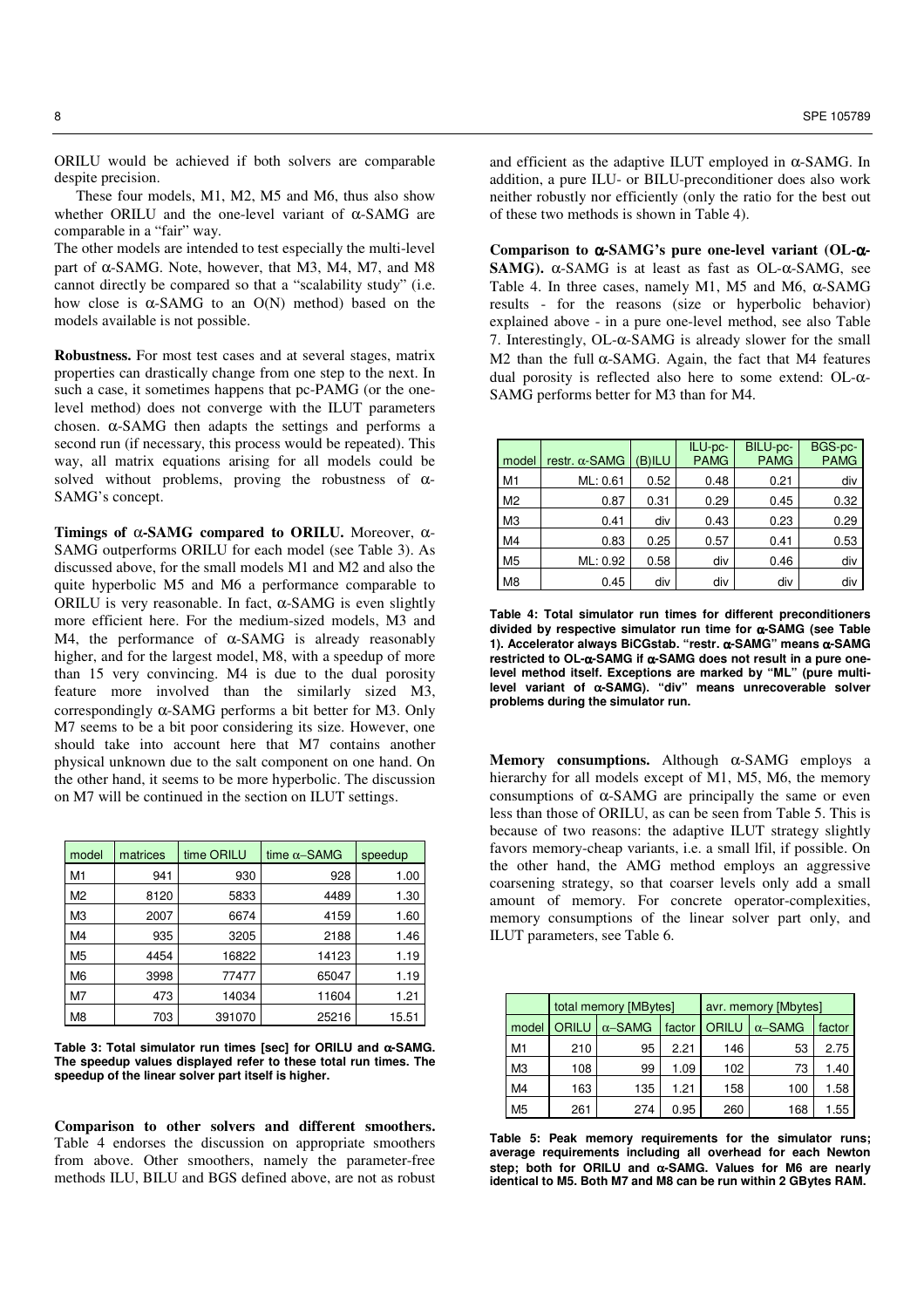|                | complex. |      | peak mem. |       | Ifil |      | $log_{10}(droptol)$ |        |
|----------------|----------|------|-----------|-------|------|------|---------------------|--------|
| model          | min.     | max. | min.      | max.  | avr. | max. | min.                | avr.   |
| M <sub>1</sub> | 1.00     | 1.00 | 3.0       | 43.6  | 12.4 | 24   | $-6.2$              | $-3.6$ |
| M <sub>2</sub> | 1.00     | 1.38 | 7.1       | 28.7  | 4.7  | 16   | $-4.1$              | $-2.2$ |
| MЗ             | 1.11     | 1.24 | 23.6      | 45.7  | 5.0  | 13   | $-2.6$              | $-2.1$ |
| M4             | 1.00     | 1.35 | 19.4      | 53.9  | 4.1  | 7    | $-2.7$              | $-2.0$ |
| M <sub>5</sub> | 1.00     | 1.00 | 68.7      | 100.4 | 4.1  | 6    | $-2.7$              | $-2.0$ |
| M <sub>6</sub> | 1.00     | 1.00 | 69.3      | 131.6 | 4.0  | 12   | $-3.4$              | $-2.0$ |
| M7             | 1.30     | 1.33 | 246.4     | 319.3 | 4.0  | 6    | $-2.7$              | $-2.0$ |
| M <sub>8</sub> | 1.15     | 1.46 | 432.0     | 923.3 | 7.2  | 16   | $-6.9$              | $-3.0$ |

**Table 6: Characteristic values for runs with** α**-SAMG: Operator complexities (including finest-level matrix), peak memory requirements of the linear solver, ILUT parameters lfil and droptol. Minimum for lfil is always 4, maximum for droptol always 1e-2.** 

**ILUT Parameter and Solver Switching behavior.** Summaries of important statistics on the ILUT parameter switching as well as the solver switching can be found in Tables 6 and 7.

More detailed results on the development of the switching during simulation are presented for the models M4 and M8. M4 is the largest model, for which both one-level and multilevel solvers are employed during simulation. M8 is the largest model in the benchmark set presented, and at the same time the largest one for which only multi-level solvers are used by α-SAMG. Detailed information on the series of ILUT parameters resulting for models M4 and M8 are presented in Figs. 2 and 3. BiCGstab iterations needed by the solver chosen for each of the matrices are shown in Figs. 4 and 5.

In all benchmark cases, the average number of BiCGstab iterations is very reasonable, although for the runs with multilevel solvers less lfil than the average number of entries per matrix row is needed. Hence, the resulting smoother is less memory-expensive than an ILU(0) would theoretically be (which still would be very reasonable). High peaks of the iteration numbers are due to the effect described in the section on robustness above and Table 7.

Continuing the discussion from above for Model M7, one can see that the ILUT settings employed result in a rather cheap smoother. Obviously, M7 is not too complicated to be solved by means of ILU-type preconditioners. This should explain the fact that  $\alpha$ -SAMG is only a bit faster than ORILU for M7.

Slightly more iterations seem to be necessary for M8, at least for the settings of the ILUT parameters as resulting from the current switching mechanism. However, one has to take into account here first that M8 has been run on a machine with 2 GBytes RAM only: α-SAMG's control mechanism has to restrict the maximum lfil here and switches to a droptol which seems to be smaller than really necessary, just adding superfluous run time. Second, although the lfil needed is a bit higher than for the other models, the smoother employed is still cheaper than ILU(0) in terms of memory consumptions. Hence, iterations can be slightly higher. Third, the model contains several faults and grid refinement. Both facts seem to distort favorable characteristic directions so that the ordering of the variables, as produced by the simulator, might suffer. Still, overall,  $\alpha$ -SAMG is more than 15 times faster than ORILU for the large M8 model which demonstrates the high potential of  $α$ -SAMG for even larger models.



**Fig. 2: ILUT parameters chosen by** α**-SAMG for M4.**



**Fig. 3: ILUT parameters chosen by** α**-SAMG for M8.** 

|                |      | all: iters. | OL: iters. |      | ML: iters. |      | runs with |           |
|----------------|------|-------------|------------|------|------------|------|-----------|-----------|
| model          | avr. | max.        | avr.       | max. | avr.       | max. | OL        | <b>ML</b> |
| M1             | 30.7 | 186         | 30.7       | 186  | 0          | 0    | 941       | 0         |
| M <sub>2</sub> | 16.0 | 106         | 17.5       | 100  | 6.8        | 106  | 7008      | 1112      |
| MЗ             | 7.6  | 28          | 0          | 0    | 7.6        | 28   | 0         | 2007      |
| M4             | 11.1 | 52          | 20.3       | 52   | 5.0        | 12   | 374       | 561       |
| M <sub>5</sub> | 7.0  | 11          | 7.0        | 11   | 0          | 0    | 4454      | 0         |
| M <sub>6</sub> | 5.0  | 114         | 5.0        | 114  | 0          | 0    | 3998      | 0         |
| M7             | 6.3  | 12          | 0          | 0    | 6.3        | 12   | 0         | 473       |
| M <sub>8</sub> | 16.4 | 155         | 0          | 0    | 16.4       | 155  | 0         | 703       |

**Table 7: Number of BiCGstab iterations per matrix for runs with** α**-SAMG; number of iterations and runs separated into cases where ILUT-BiCGstab (OL) or ILUT-pc-PAMG-BiCGstab (ML) are used, respectively. Note that high peaks for iteration numbers are due to the fact that sometimes matrices have to be re-run, and iterations are summed up over all attempts then.**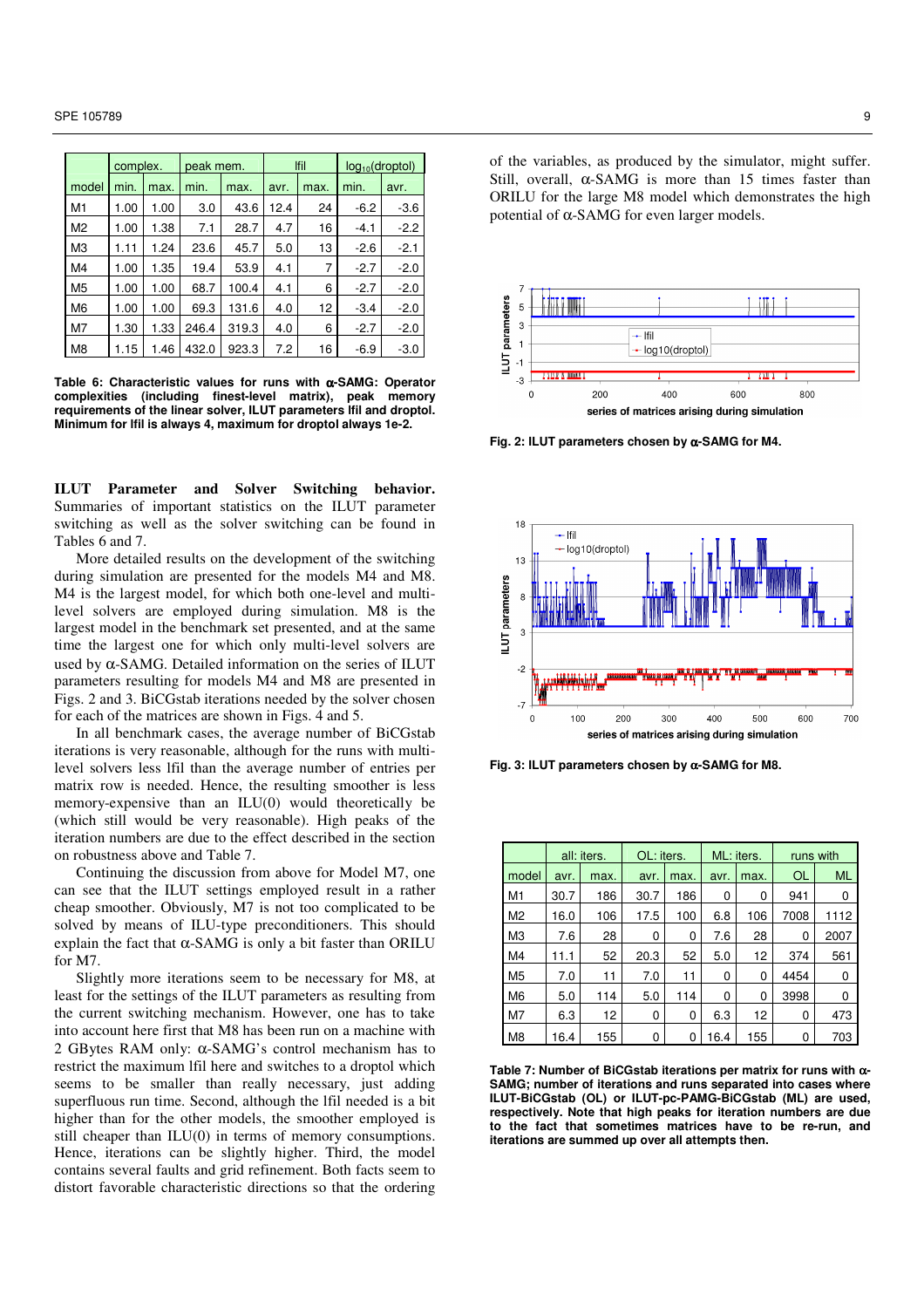

**Fig. 4: Number of iterations of** α**-SAMG for M4. Both, one-level (depicted by blue dots) and multi-level (red dots) methods are chosen by** α**-SAMG. A dot on the zero line means that the respective other solver is used.** 



**Fig. 5: Number of iterations of** α**-SAMG for M8. Only multi-level methods are chosen by** α**-SAMG.** 

#### **Conclusions and Outlook**

The results presented in this paper clearly indicate the efficiency and robustness of the new solution method  $\alpha$ -SAMG proposed. For a wide variety of test cases from different application types – gas-water, black-oil, and compositional models – as well as different levels of physical complexity, α-SAMG performs better in terms of overall computing time as well as memory requirements than the original adaptive ORILU solver as well as other one-level and multi-level variants. The performance tends to be the better the larger and/or more physically involved the model considered is. For a reasonably complex and large black-oil model, namely M8, a speedup of more than 15 could already be achieved keeping memory requirements reasonably low at the same time. However, if the model is still of mixed elliptichyperbolic type, but features a larger hyperbolic behavior than M8, as is the case for some models presented, full advantage of multi-level approaches is expected to be seen for model sizes beyond 1 million grid points.

**Possible further improvement of the switching strategy.**  Our strategy α-SAMG already takes D-classes into account. Special a-priori or online adjustments with respect to physical properties, such as application type (A-classes, including gaswater, black-oil, compositional) or physical complexity (Pclasses, among them being concrete well models, dualporosity dual-permeability, etc.) and level of ellipticity could help to further improve efficiency. In addition, further possibilities for improving the underlying AMG method are under investigation $^{3,4}$ .

**A parallel version of the approach proposed.** A full MPIbased parallel version of  $\alpha$ -SAMG's solver switching strategy is currently under development. In particular, the control mechanism has to be extended to take into account different numbers of processors, different characteristics (e.g. w.rt. communication) of the parallel cluster, and so on.

However, the underlying pc-PAMG solver including a first parallel version of our ILUT smoother (ILUT with overlap) is already available in the parallel variant  $SAMGp<sup>16</sup>$  of the linear solver library SAMG. First promising results are given in Tables 8 and 9 for two typical matrices from M8, the largest model analyzed so far. We used lfil=8, droptol=1e-4, an overlap<sup>d</sup> of 1 and up to 4 processors. Runs on more processors do not really make sense here since the matrices only have about 1.1 million variables (see Table 1).

A detailed analysis and benchmarking of a full parallel variant of α-SAMG will be published in a subsequent paper.

|   | total run time |      |      |        | cycling phase only | total memory |        |        |
|---|----------------|------|------|--------|--------------------|--------------|--------|--------|
| D | time           | SD.  | eff. | cycles | time               | SD.          | memory | factor |
|   | 82.67          |      |      | 10     | 75.86              |              | 624.17 |        |
| っ | 47.79          | 1.73 | 0.86 | 9      | 39.24              | 1.93         | 347.80 | 1.79   |
|   | 33.61          | 2.46 | 0.61 | 10     | 24.40              | 3.11         | 184.64 | 3.38   |

**Table 8: Results of parallel runs with SAMGp for a representative matrix of M8. "p" is the number of processors, "sp." the speedup, "eff." the parallel efficiency (equal to "sp." divided by "p").** 

|   | total run time |      |      |                 | cycling phase only | total memory |        |        |
|---|----------------|------|------|-----------------|--------------------|--------------|--------|--------|
| P | time           | SD.  | eff. | cycles          | time               | SD.          | memory | factor |
|   | 94.89          |      |      | 12 <sup>2</sup> | 88.13              |              | 613.94 |        |
| 2 | 61.18          | 1.35 | 0.68 | 13              | 152.51             | 1.68         | 343.26 | 1.79   |
|   | 41.95          | 1.97 | 0.49 | 13              | 31.67              | 2.78         | 182.12 | 3.37   |

**Table 9: Results for another matrix of M8, analogously to Table 8.** 

### **Acknowledgements**

The authors would like to thank SMT Alps for permission to use the SURE simulator for the numerical experiments. They are grateful to Klaus Stüben and Arnold Krechel from Fraunhofer SCAI for fruitful discussions and support especially for the parallel tests.

 d An overlap of 0 or more than 1 would just be slightly more expensive for these matrices. Also the level of overlap has to be controlled inside a parallel version of α-SAMG.